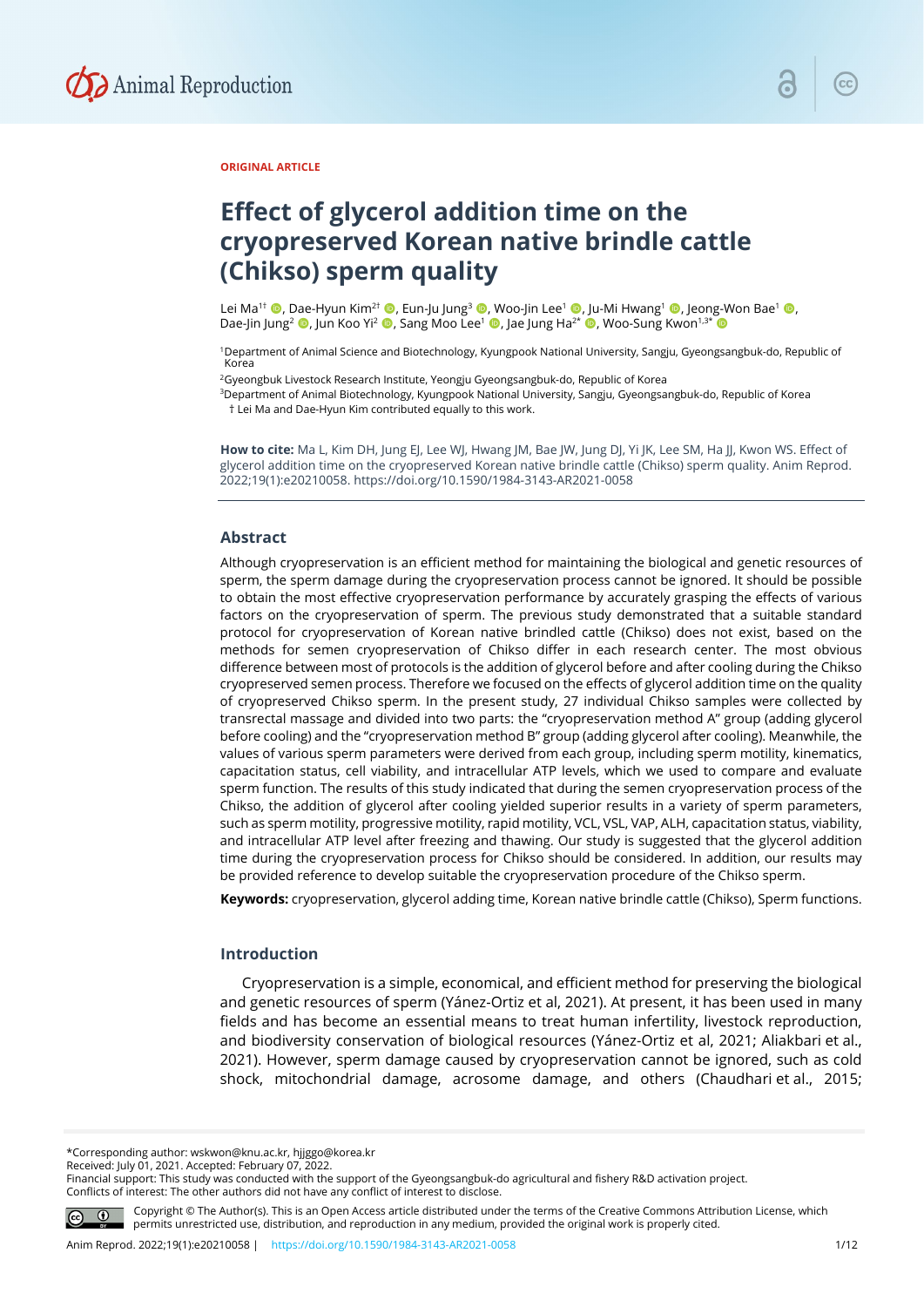Yoon et al., 2015). Therefore, to ensure the maximum motility of frozen-thawed sperm in the process of sperm cryopreservation, it is critical to limit sperm potential damage, which requires careful consideration of various factors that may affect sperm motility in the cryopreservation process (Storey et al., 1998). The addition of cryoprotectant at the appropriate stage in sperm cryopreservation can effectively avoid or reduce the cryoinjury and cold damage of sperm to improve the motility of frozen-thawed sperm (Storey et al., 1998). In 1949, the researchers discovered the cryopreservation effect of glycerol on sperm (Polge et al., 1949). Since then, glycerol is often chosen to be used as a cryoprotectant and mammalian sperm from many species were successfully cryopreserved. In the cryopreservation of sperm, glycerol is the earliest and most widely-used antifreeze and used in the cryopreservation of sperm of almost all species till now is still a good cryoprotectant for cryopreservation of bovine sperm (Bhat et al., 2020; Gororo et al., 2020).

Currently, neither the cryopreservation method nor the cryoprotectant substance is suitable for the cryopreservation of sperm of all species. This situation is mainly due to the fact that sperm characteristics vary substantially between species and even between individuals, and react differently to freezing (Rosato and Iaffaldano, 2013). Therefore, it is necessary to study the cryopreservation process of sperm for different species and compare the cryopreservation effects of various kinds or concentrations of cryoprotectants on sperm. In the whole cryopreservation process, the type of cryoprotectant, its concentration, temperature, time of addition, the addition and removal methods, among others, affect the protective effect of sperm cryopreservation and these are issues that need to be considered in sperm cryopreservation (Bilodeau et al., 2001). Only by understanding the influence of these factors on sperm cryopreservation can cryoprotectants be used accurately to obtain the most effective cryopreservation performance.

Up to now, optimal procedure to crypreserve Chikso sperm is not been established. Therefore, the comprehensive management of the Chikso cryopreserved semen has not been implemented yet. Our previous study demonstrated that a suitable standard protocol for cryopreservation of Chikso does not exist, the significantly difference of various sperm parameters were observed in cryopreserved Chikso sperm using methods used for applying cryopreservation of other bulls (Ma et al., 2021). The most obvious difference between most of protocols is the addition of glycerol before and after cooling during the Chikso cryopreserved semen process. It has been reported that post-thaw motility of bison sperm was not observed significant effects by glycerol addition time (Vilela et al., 2017; Arif et al., 2020). However, other colleage have been showed that sperm motility was altered by glycerol addition time in freezing-thawing Mediterranean buffalo (B.bubalis) sperm (Fabbrocini et al., 2000). The different results suggest that the appropriate timing of glycerol addition can be different Depending on the species.

At present, no specific cryopreservation method has been established for the Chikso. Therefore, it is needed to develop a suitable technique for cryopreservation of Chikso. To this end, the present study was designed to investigate the effects of glycerol addition timing on the quality of cryopreserved Chikso sperm. Firstly, Chikso sperm were cryopreserved by two different cryopreservation methods based on the addition times of glycerol. Then, we measured various sperm parameters, including sperm motility, kinematics, cell viability, and intracellular ATP levels, from the sperm of the two groups. We used these variables from each group to compare and evaluate sperm function to reference the cryopreservation procedure of the sperm of the Chikso.

## **Materials and methods**

#### **Ethical statement**

We performed all animal procedures following the guidelines for the ethical treatment of animals, and the study was approved by the Institutional Animal Care and Use Committee of Kyungpook National University (KNU 2017-141).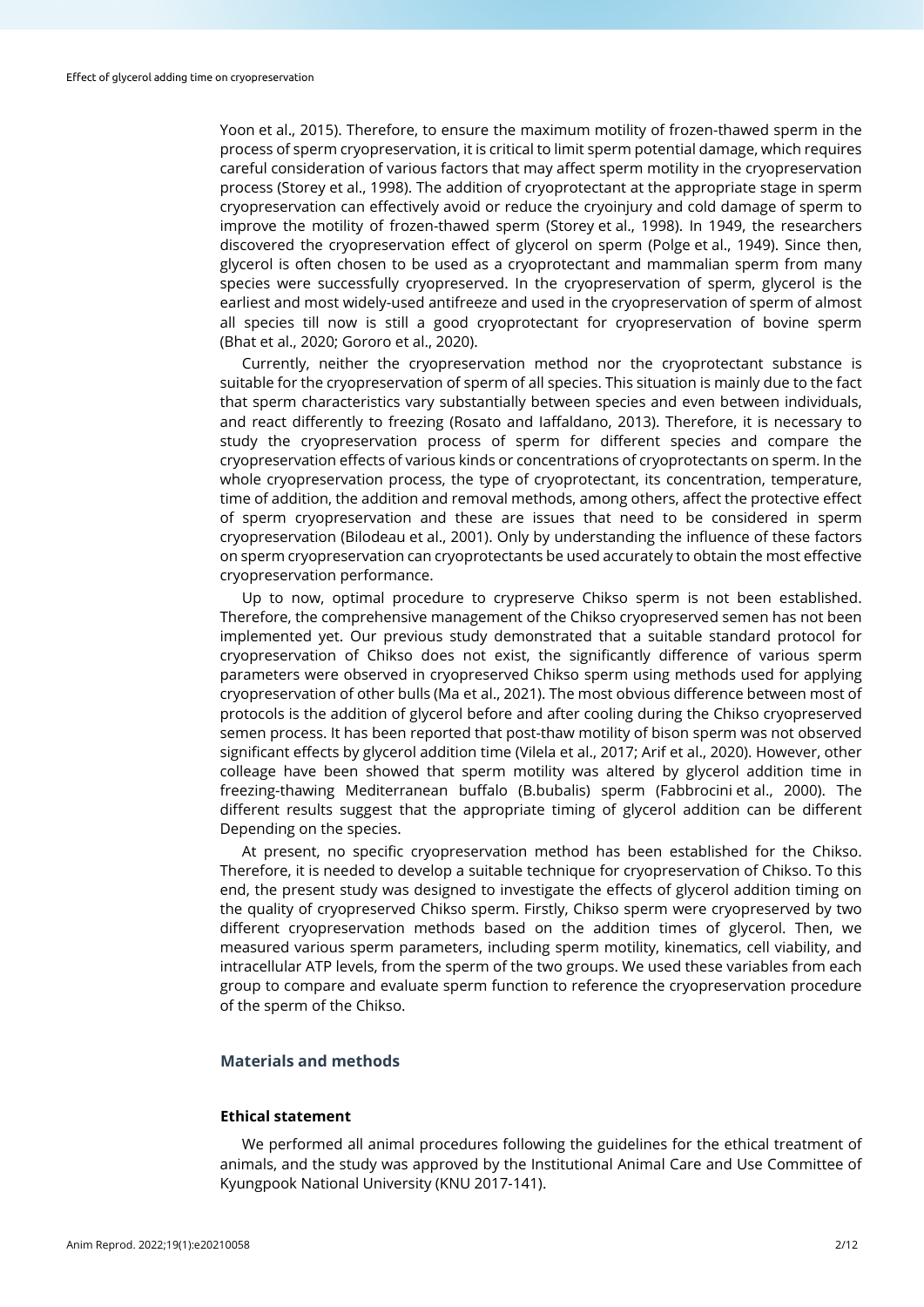## **Sample collection**

The semen sample were collected from randomly selected 27 Chikso bulls (more than 2 year old) at the National Livestock Research Institute in Gyeongsangbuk-do. Before we sampled the semen, we removed the persistent feces from the bovine rectum. The operator inserted the hand into the rectum of the specimen about 25 cm, gently massaged the seminal vesicle gland to make the seminal vesicle secretions flow out from the foreskin, and then put the index finger between the two inflated parts of the vas deferens. Then, the operator put the middle finger and ring finger on the outside of one inflated part, and the thumb is placed on the outside of the other inflated part to massage it. During the massage, the fingers slid back and forth accompanied by some gentle pressure. This repeated massage caused the bull semen to flow out, allowing the assistant to insert the semen into the semen collection cup. Then, the assistant massages the S-shaped curved part of the penis of the bull to make it protrude beyond its prepuce, allowing the semen to be sampled and reducing the bacterial contamination (Palmer et al., 2004).

The samples were obtained from 27 individual Chikso samples and divided into two parts: the "cryopreservation method A" group (MA) and "cryopreservation method B" group (MB) based on the addition time of 12% glycerol Tris-egg yolk buffer.

## **Cryopreservation of sperm**

We prepared two kinds of buffers to extend the semen samples. The first buffer contained Tris-egg yolk buffer (TYB; 250 mM Tris, 88.5 mM citric acid, 68.8 mM glucose, 1.0g/L streptomycin, 0.57 g/L penicillin, and 20% egg yolk). The second buffer contained 12% glycerol Tris-egg yolk buffer (TYB; 250 mM Tris, 88.5 mM citric acid, 68.8 mM glucose, 1.0g/L streptomycin, 0.57g/L penicillin, 20% egg yolk, and 12% glycerol). We extended the semen samples from both groups to 100  $\times$  10<sup>6</sup> cells/ml using the first buffer, which contained no cryoprotectant at RT (Figure 1).



**Figure 1.** The process of sperm cryopreservation.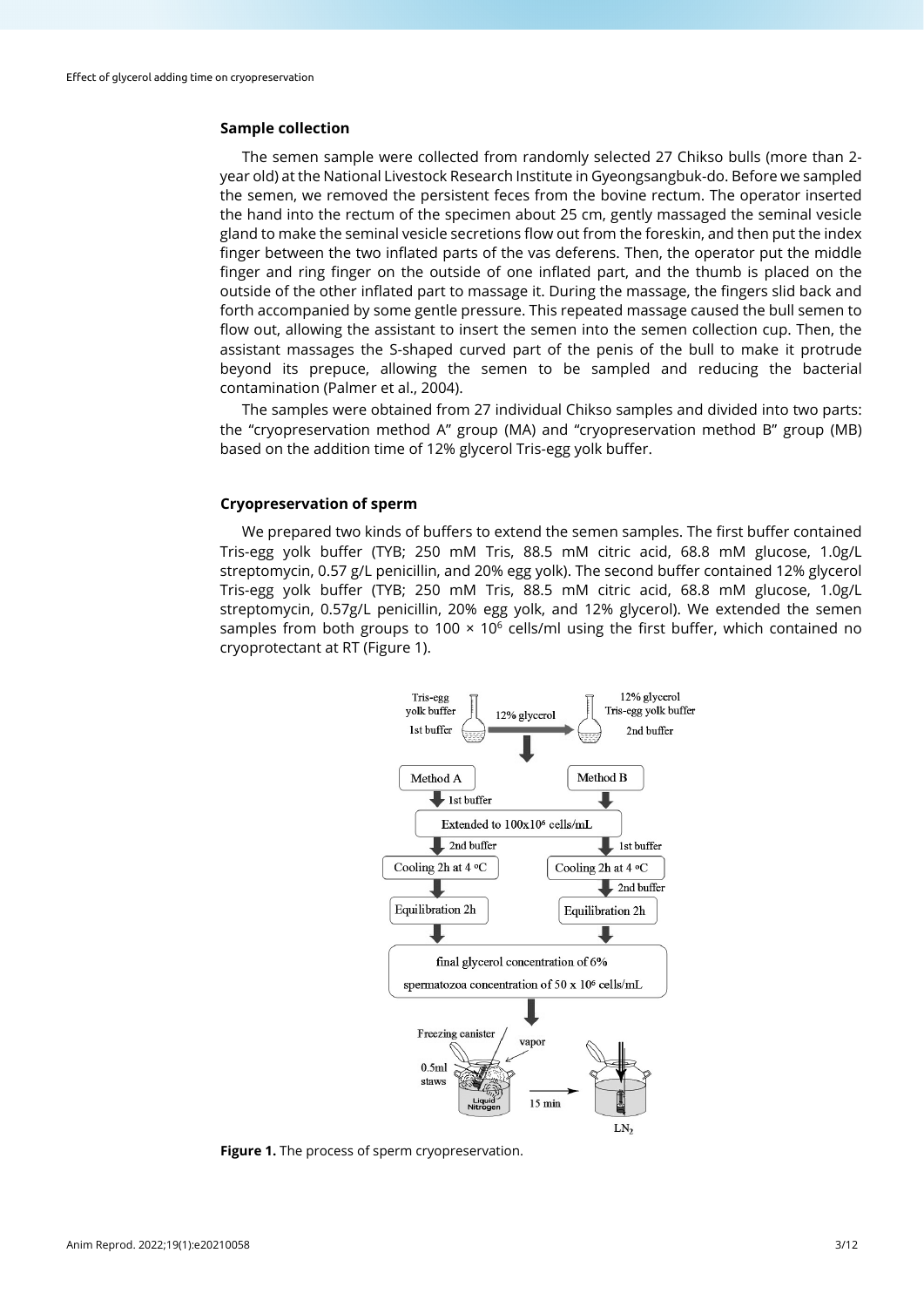For the MA group: the semen samples were extended to  $100 \times 10^6$  cells/mL using the first buffer which containing no cryoprotectant at RT. The semen samples were extended again to  $50 \times 10^6$  cells/mL using the second buffer, resulting in a final glycerol concentration of 6%, and a final sperm concentration of 50 x 10<sup>6</sup> cells/mL. Then cooled the samples at 4°C for 4 h (Figure 1).

For the MB group: the semen samples were extended to 100 x 10<sup>6</sup> cells/mL using the first buffer which containing no cryoprotectant at RT. First cooled the samples at 4°C for 2 h. An equal volume of the second buffer with 12% glycerol was added to extend the samples, resulting in a final glycerol concentration of 6%, and a final sperm concentration of 50 x 10<sup>6</sup> cells/mL then cooled again at 4 $\degree$ C for 2 h (Figure 1).

Equilibrated samples from two groups were packaged into 0.5-mL straws and frozen in liquid nitrogen vapor 2.5 cm above the liquid nitrogen for 15 min, then plunged into liquid nitrogen for storage (Figure 1). The cryopreservation methods for the present study were modified based on previously described (Yoon et al., 2015, 2016).

## **Sample preparation**

We carried out the sperm preparation with routine percoll washing as previously described (Lee et al., 2009; Brugnon et al., 2013). We thawed the frozen sperm samples for 20 s in a 39 °C water bath. To remove extender debris, seminal plasma, cryoprotectant and diluent added during sperm cryopreservation, the samples were centrifuged for 20 minutes at 400  $\times$  g with a discontinuous Percoll density gradient from 1 ml 90% to 1 ml 45% Percoll. We discarded the top layer of the suspension after centrifugation. We washed the sperm pellet at  $400 \times g$  with 1 ml Tyrode's albumin lactate pyruvate (TALP) medium for 5 min. Then, we extracted the supernatant and applied 500 L of TALP medium. The TALP medium contained 1.0 mM sodium pyruvate, 100 mM NaCl, 0.4 mM MgCl·6H<sub>2</sub>O, 3.1 mM KCl, 0.3 mM Na<sub>2</sub>HPO<sub>4</sub>·12H<sub>2</sub>O, 2.0 mM CaCl $\cdot$ 2H<sub>2</sub>O, 25 mM NaHCO<sub>3</sub>, 21.6 mM sodium lactate, and 0.6% bovine serum albumin.

#### **Computer-assisted sperm analysis**

We used a computer-assisted sperm analysis program (CASA) (FSA2016, Medical supply, Seoul, Korea) with a CMOS image sensor and a 2,048  $\times$  1,536 (300 megapixels), 60 frame camera (Medical supply, Seoul, Korea) and an OLYMPUS BX43 phase-contrast microscope (Olympus, Tokyo, Japan) with a 10  $\times$  objective phase-contrast mode to evaluate sperm motility and motion kinematics. In a preheated (37 ºC) Makler counting chamber, we assessed a 10 μl smear of the sample (Sefi-Medical Instruments, Haifa, Israel). The movement of at least 250 sperm cells was recorded for each sample from random fields (>5). We analyzed the obtained images to determine the following: 1) sperm motility (%), 2) progressive sperm motility (%), 3) rapid sperm motility (%), 4) medium sperm motility (%), 5) slow sperm motility (%), 6) curvilinear velocity (VCL, µm/s), 7) straight line velocity (VSL, µm/s), 8) average path velocity (VAP, µm/s), 9) beat cross frequency (BCF, Hz), and 10) amplitude of lateral head displacement (ALH, µm).

#### **Assessment of capacitation status by Hoechst 33258/chlortetracycline fluorescence**

We used the Hoechst 33258 (H33258)/chlortetracycline fluorescence (CTC) dual staining method (combined Hoechst 33258/chlortetracycline fluorescence assessment) to assess capacitation status. We centrifuged the samples at 400  $\times$  g for 5 min. After removing the majority of the supernatants, we added 135 μl of DPBS and 15 μl of H33258 solution (10 g H33258/ml DPBS) to the remaining samples. After 3 min of room temperature incubation (RT), we added 250 μl of 2% percent (w/v) polyvinylpyrrolidone in DPBS to the mixture to remove excess dye by layering. Then, we washed the sample by centrifugation at  $400 \times g$  for 5 min. We resuspended the pellet in 50 μl of CTC solution after the supernatant was extracted completely. (750 mM CTC in 5 μl buffer: 20 mM Tris, 5 mM cysteine, 130 mM NaCl, pH 7.4) and 50 μl DPBS.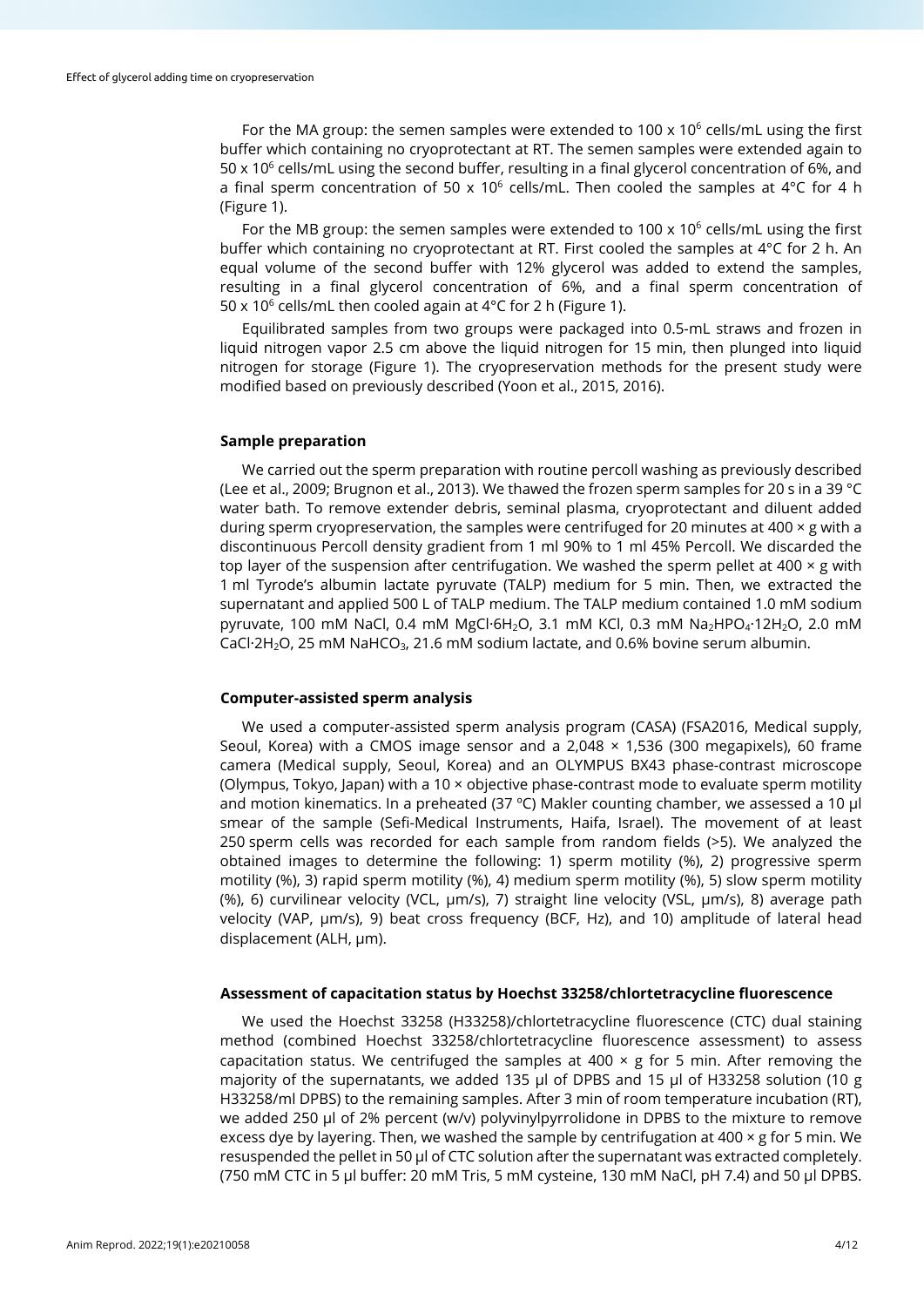Then, we smeared the samples onto slides in 10 μl increments. For each sample, we counted at least 400 sperm on each slide. We used filters for H33258 and CTC, an OLYMPUS BX43 with epifluorescence illumination, and ultraviolet BP 340–380/LP 425 and BP 450–490/LP 515 excitation/emission (Olympus, Tokyo, Japan). Finally, we observed the following capacitation patterns: live acrosome-reacted sperm (AR pattern, no fluorescence over the head, or green fluorescence only in the post-acrosomal region); live capacitated sperm (B pattern, the acrosomal region showed bright green fluorescence, and the region showed dark postacrosomal); sperm that is not incapacitated and is alive (F pattern, bright green fluorescence that is evenly spread across the sperm head); and dead sperm (D pattern, blue fluorescence distributed uniformly over the sperm head).

#### **Detection of intracellular ATP level**

We quantified the intracellular ATP generation using an ATP Assay Kit (ab83355, Abcam, Cambridge, UK) using the manufacturer's instructions. Briefly, the samples (1  $\times$  10<sup>6</sup> cells) were centrifuged at 10,000  $\times$  g for 5 min, and removed the majority of the supernatants. Then the sample was washed by 1  $\times$  PBS (4 $\degree$ C), and 50 µl of sperm was placed into 96-well plates. Before the experiment, we primed the ATP reaction mix and equilibrated it to room temperature. Then, we added the reaction mixture in equal volume to each well and incubated them at RT for 30 min, shielded from light. Finally, we measured luminescence with a microplate reader at OD 570 nm (Gemini Em; Molecular Devices Corporation, Sunnyvale, CA, USA). We used SoftMax Pro 7 software (Molecular Devices Corporation, Sunnyvale, CA, USA) to analyze it.

#### **Assessment of sperm viability**

We used the Abcam Cell Assay Kit (ab112118, Abcam, Cambridge, UK) to monitor cell viability. It uses a proprietary water-soluble dye that changes its absorption spectra upon cellular reduction. The absorption ratio change is directly proportional to the number of living cells. Before experiments, we thawed the assay solution and preheated it to 37 °C. Then, we placed 100 μl of sperm and 20 μl of assay solution in a 96-well plate. The sample was then incubated for 2 h in the incubator at 37  $^{\circ}$ C in 5% CO<sub>2</sub> protected from light. We measured the cell viability and monitored the absorbance OD 570 nm and 605 nm (Gemini Em; Molecular Devices Corporation, Sunnyvale, CA, USA). We evaluated the cell viability with the ratio of OD 570 nm to OD 605 nm (SoftMax Pro 7; Molecular Devices Corporation, Sunnyvale, CA, USA).

#### **Statistical analysis**

We classified the samples into two groups by glycerol addition time. We obtained numerical values in each group from different sperm parameters (such as motility, motion kinematics, capacitation status, viability, and ATP level) from the 27 individual samples. Data were analyzed with SPSS (Version 25.0, IBM, Armonk, NY, USA). We used the Student's t-test of variance to compare the values of the two groups, considering all the sperm parameters we assessed. We represent all data as means ± standard error of mean (SEM). We considered the P-values < 0.05 as statistically significant.

## **Results**

#### **Sperm motion parameters**

The CASA program was used to monitor sperm motility and motion kinematics of the two groups of samples. The results showed that a variety of motion parameters, including sperm motility, progressive motility, rapid motility, VCL, VSL, VAP, and ALH were significantly higher in the MB group compared to the MA group of sperm. While slow motility, and BCF were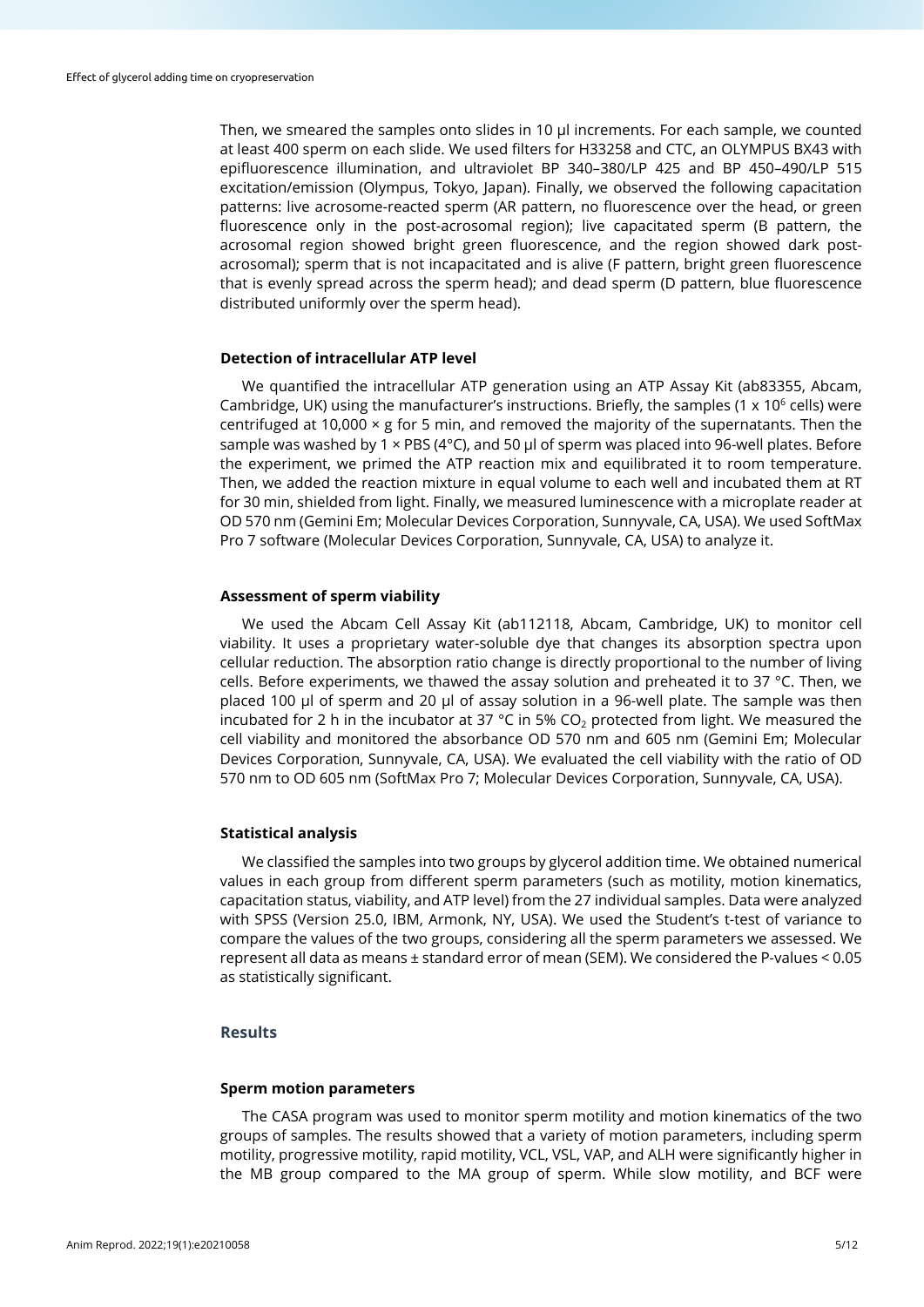significantly higher in the MA group compared to the MB group of sperm. However, there were no differences between samples from the two groups concerning medium motility (P < 0.05, Figure 2, Supplementary Material Table 1).



**Figure 2.** The effect of glycerol addition time on Korean Native Brindled Cattle (Chikso) cryopreserved sperm motility and motion kinematics. (**A**) MOT = Sperm motility (%); (**B**) Progressive = Progressive sperm motility (%); (**C**) Rapid = Rapid sperm motility (%); (**D**) Medium = Medium sperm motility (%); (**E**) Slow = Slow sperm motility (%); (**F**) VCL = Curvilinear velocity (μm/s); (**G**) VSL = Straight line velocity (μm/s); (**H**) VAP = Average path velocity (μm/s); (**I**) BCF = Beat cross frequency (Hz); (**J**) ALH = Mean amplitude of head lateral displacement (μm). MA = Method A. MB = Method B. (\*P < 0.05, n = 27).

#### **Sperm capacitation status**

CTC/H33258 dual staining was used to determine sperm capacitation status. The results showed that the capacitated B pattern was significantly lower in the MB group (3.45  $\pm$  0.82%) compared to the MA group (4.71  $\pm$  1.20%) of sperm. However, the non-capacitated F pattern was significantly higher in the MB group (96.31  $\pm$  0.91%) compared to the MA group (95.10  $\pm$ 1.29%) of sperm. In the case of the AR pattern, the acrosome-reacted sperm was significantly lower in the MB group (0.19  $\pm$  0.26%) compared to the MA group (0.24  $\pm$  0.41%) (P < 0.05, Figure 3).



**Figure 3.** The effect of glycerol addition time on cryopreserved Korea Native Brindled Cattle (Chikso) sperm capacitation status. (**A**) Patterns of live acrosome reacted (AR pattern); (**B**) Patterns of live capacitated (B pattern); (**C**) Patterns of live non-capacitated (F pattern); MA = Method A. MB = Method B.  $(*P < 0.05, n = 27).$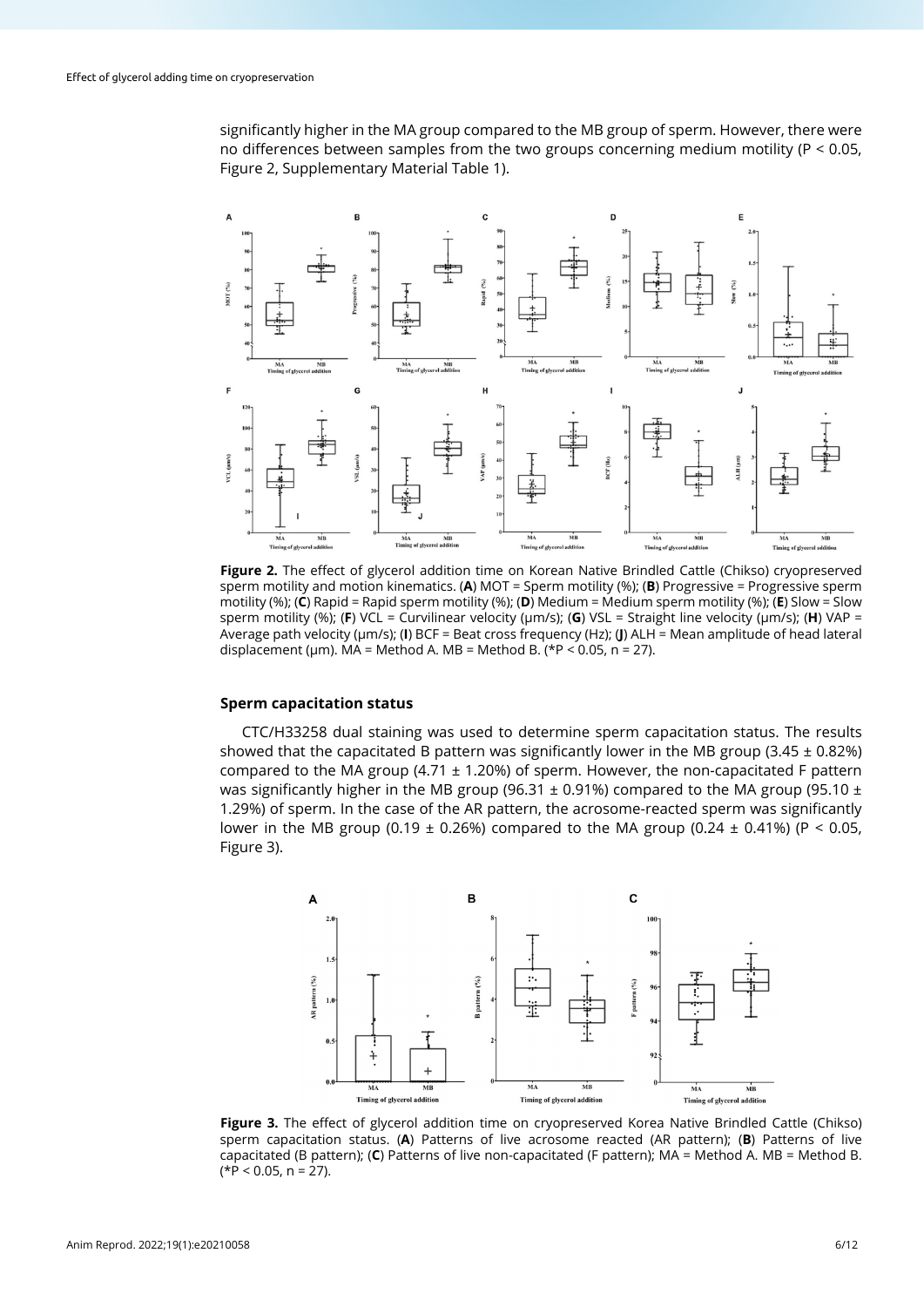## **ATP level in sperm**

Quantitative ATP measurements were conducted using an ATP assay kit. The results showed that the intracellular ATP level of the samples was significantly higher in the MB group (0.057  $\pm$  0.00026) compared to the MA group (0.052  $\pm$  0.00051%) sperm (P < 0.05, Figure 4).



**Figure 4.** The effect of glycerol addition time on cryopreserved Korean Native Brindled Cattle (Chikso) sperm intracellular ATP level. MA = Method A. MB = Method B. (\*P < 0.05, n = 27).

#### **Cell viability**

Monitoring cell viability is one of the essential tasks for the comparative assessment of sperm function. We evaluated the calorimetric detection as a measure of cell viability. The results showed that the cell viability of the samples in the MB group (0.826  $\pm$  0.0019) was significantly higher compared to the MA group (0.789  $\pm$  0.0034) sperm (P < 0.05, Figure 5).



**Figure 5.** The effect of glycerol addition time on cryopreserved Korean Native Brindled Cattle (Chikso) sperm cell viability.  $MA = Method A$ .  $MB = Method B$ .  $(*P < 0.05, n = 27)$ .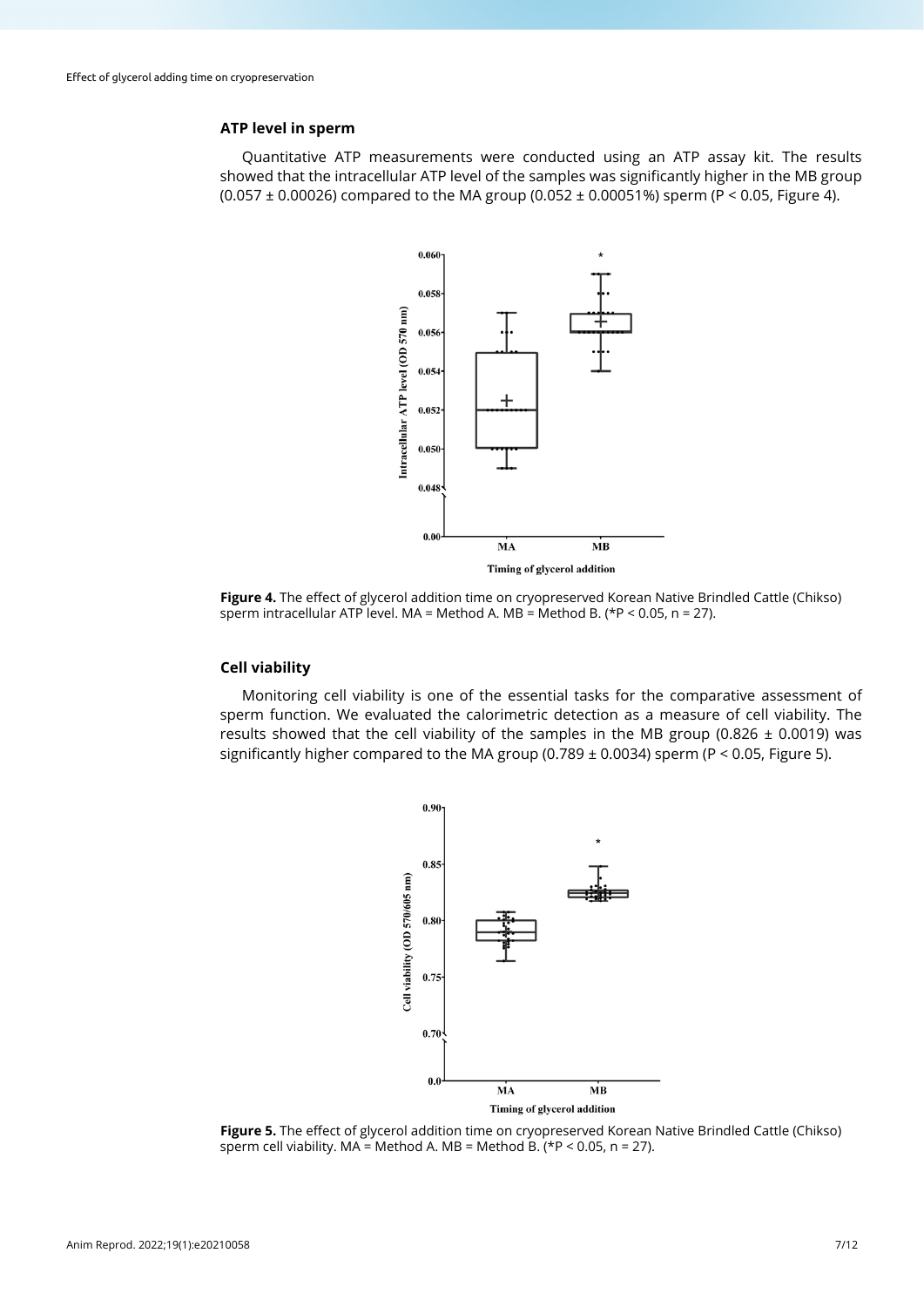### **Discussion**

Cryopreservation can cause low temperatures that damage sperm acrosome, plasma membrane, mitochondria and sperm function (Khan et al., 2021). During the process of cryopreservation, cryoprotant addition diminish the chemical and physical dysfunction caused by freezing and thawing (Jang et al., 2017). However, at the same time, it will affect sperm function (Macías García et al., 2012). Therefore, the addition of cryoprotant in a appropriate way plays a vital role in sperm survival and fertilization ability (Watson, 2000).

In this study, we measured various sperm parameters, including sperm motility, kinematics, cell viability, and intracellular ATP levels, from the sperm of the two groups. We evaluated the effect of two cryopreservation method with different glycerol adding time on cryopreserved semen quality of Chikso.

The results showed that a variety of motion parameters, including sperm motility, progressive motility, rapid motility, VCL, VSL, VAP, and ALH were significantly lower in the MA group compared to the MB group of sperm (P < 0.05, Figure 2, Supplementary Material Table 1). However, there were no differences between samples from the two groups concerning medium motility (P < 0.05, Figure 2, Supplementary Material Table 1). As glycerol is a small molecule compound that can penetrate cell membranes to enter cells. The addition of glycerol helps to maintain cell volume and ion interaction during cryopreservation (Holt, 2000). It has been reported that the sperm can be stored for 24 hours at 5°C without losing motility and fertility (Martins et al., 2009). Additionally, the cooling process during the sperm cryopreservation has no significant effect on sperm motility (Yoon et al., 2015). The addition of glycerol before cooling will only cause the change of osmotic pressure (Rosato and laffaldano, 2013). This procedure can change the permeability of the membrane by replacing the water in the cell, causing a change in sperm volume, leading to the destruction of sperm surface proteins, thus the loss of motility and reduced fertilization ability (Rosato and laffaldano, 2013). Kinematic and morphological changes are essential prerequisites for fertilization. Moreover glycerol addition before cooling causes oxidative damage to sperm membrane phospholipids, resulting in the loss of motility (Watson, 2000; Yoon et al., 2016). Consistent with these findings, significantly lower sperm motility, significantly higher slow motility, and significantly higher BCF in MA group were observed in current study. (P < 0.05, Figure 2, Supplementary Material Table 1).

Cold shock is directly related to the cooling process of cryopreservation, which alters the physical characteristics and functioning of cell membranes (White, 1993; Miller et al., 2004). In the process of cooling at  $4^{\circ}$ C, the fluidity of the membrane, the tolerance to changes in osmotic pressure, and the intracellular potassium concentration are all disturbed, thereby enhancing the uptake of Ca<sup>2+</sup> in sperm cells (Watson, 2000; Melville et al., 2012; Yoon et al., 2016).

Furthermore, the addition of cryoprotectant before cryopreservation only exacerbates the osmotic pressure changes, membrane instability, sperm volume changes, calcium influx, and protein denaturation (Rosato and Iaffaldano, 2013). Our results showed that the acrosomereacted sperm was significantly higher in the MA group compared to the MB group. The capacitated pattern was significantly higher in the MA group compared to the MB group of sperm. In the case of the non-capacitated pattern was significantly lower in the MA group compared to the MB group of sperm (P < 0.05, Figure 3). This might be attributed to the addition of glycerol before cooling that induces calcium influx hence triggers the acrosome reaction and capacitation. Subsequently, various sperm parameters that are critically related to the fertilization ability of sperm are altered, such as viability, motility and capacitation status (Liu and Foote, 1998; Watson, 2000; Yoon et al., 2016). Correspondingly, the cell viability of the samples in the MA group was significantly lower compared to the MB group sperm (P < 0.05, Figure 5).

Oxidative stress causes alterations in sperm metabolism and function (Liu and Foote, 1998; Sorrenti et al., 2014; Yoon et al et al., 2016). The energy (ATP) used for sperm motility is mainly caused by mitochondrial respiration (Kastelic and Thundathil, 2008). Therefore, there is a close relationship between exercise and mitochondrial activity. Consistent with these findings, the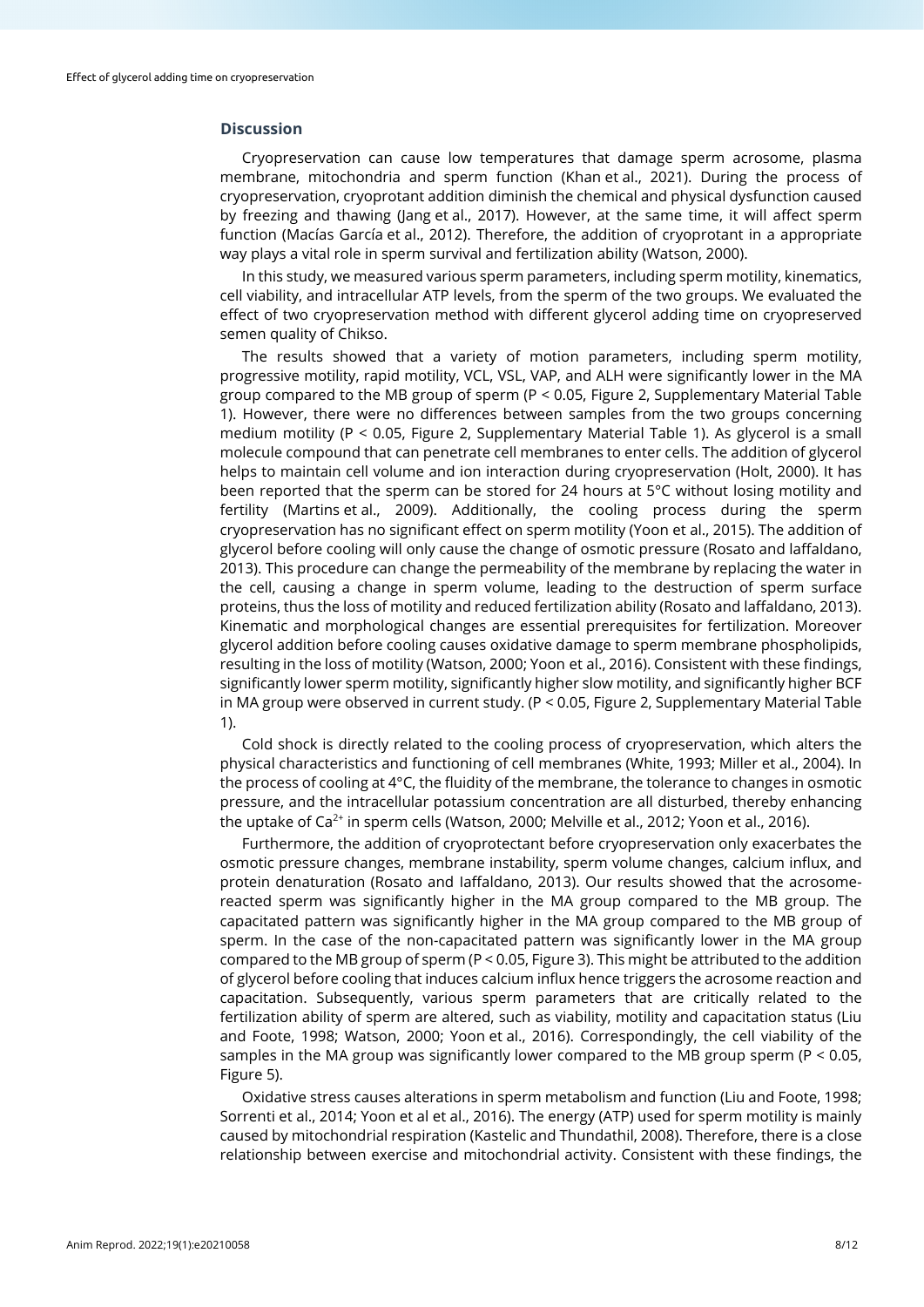intracellular ATP level of the samples was significantly lower in the MA group compared to the MB group sperm (P < 0.05, Figure 4).

The freeze–thaw step of cryopreservation is related to the formation of ice crystals, usually accompanied by the change of osmotic pressure (Yoon et al., 2015). After cooling, adding glycerol to the cryopreservation solution can effectively protect sperm from cryopreservation injury while minimizing damage to the cells. Its action mechanism mainly includes the following two aspects: outside the cell, the permeable antifreeze is easy to hydrate, increasing the viscosity of the solution, increasing the osmotic pressure of the solution, and leading to cell dehydration, thus reducing the formation of ice crystals in the cell. The permeable cryoprotectant enters the cells to partially replace the water and reduce the cellular water content, thus reducing the formation of intracellular ice crystals and preventing rapid changes in cell volume caused by changes in osmotic pressure (Rajan and Matsumura, 2018). Dehydration, during freezing and resuscitation, thereby protects the mitochondria and other organs of the cells (Baust et al., 2009). Correspondingly, a variety of sperm parameters, such as sperm motility, progressive motility, rapid motility, VCL, VSL, VAP, ALH, viability, intracellular ATP level of sperm in the MB group was significantly higher than the MA group (P < 0.05, Figures 2, 4, 5, Supplementary Material Table 1). Therefore, during the semen cryopreservation process of the Chikso, the quality indexes of sperm after freezing and thawing were better with the addition of glycerol after cooling.

### **Conclusion**

The results of this study indicated that during the semen cryopreservation process of the Chikso, the addition of glycerol after cooling yielded superior results in a variety of sperm parameters. Therefore, we suggest that the glycerol addition time should be considered during the cryopreservation process for Chikso sperm. In addition, our results may be provided reference to the cryopreservation procedure of the Chikso sperm.

#### **Acknowledgements**

This study was conducted with the support of the Gyeongsangbuk-do agricultural and fishery R&D activation project.

#### **References**

- Aliakbari F, Taghizabet N, Azizi F, Rezaei-Tazangi F, Samadee Gelehkolaee K, Kharazinejad E. A review of methods for preserving male fertility. Zygote. 2021;1-9. [http://dx.doi.org/10.1017/S0967199421000071.](https://doi.org/10.1017/S0967199421000071) [PMid:34676815.](https://www.ncbi.nlm.nih.gov/entrez/query.fcgi?cmd=Retrieve&db=PubMed&list_uids=34676815&dopt=Abstract)
- Arif AA, Maulana T, Kaiin EM, Purwantara B, Arifiantini RI, Memili E. Comparative analysis of various stepdilution techniques on the quality of frozen Limousin bull semen. Vet World. 2020;13(11):2422-8. [http://dx.doi.org/10.14202/vetworld.2020.2422-2428.](https://doi.org/10.14202/vetworld.2020.2422-2428) [PMid:33363336.](https://www.ncbi.nlm.nih.gov/entrez/query.fcgi?cmd=Retrieve&db=PubMed&list_uids=33363336&dopt=Abstract)
- Baust JG, Gao D, Baust JM. Cryopreservation: An emerging paradigm change. Organogenesis. 2009;5(3):90-6. http://dx.doi.org/10.4161/org.5.3.10021. PMid: 20046670.
- Bhat MH, Blondin P, Vincent P, Benson JD. Low concentrations of 3-O-methylglucose improve post thaw recovery in cryopreserved bovine spermatozoa. Cryobiology. 2020;95:15-9. [http://dx.doi.org/10.1016/j.cryobiol.2020.06.013.](https://doi.org/10.1016/j.cryobiol.2020.06.013) [PMid:32619521.](https://www.ncbi.nlm.nih.gov/entrez/query.fcgi?cmd=Retrieve&db=PubMed&list_uids=32619521&dopt=Abstract)
- Bilodeau JF, Blanchette S, Gagnon C, Sirard MA. Thiols prevent H<sub>2</sub>O<sub>2</sub>-mediated loss of sperm motility in cryopreserved bull semen. Theriogenology. 2001;56(2):275-86. [http://dx.doi.org/10.1016/S0093-](https://doi.org/10.1016/S0093-691X(01)00562-3) [691X\(01\)00562-3.](https://doi.org/10.1016/S0093-691X(01)00562-3) [PMid:11480619.](https://www.ncbi.nlm.nih.gov/entrez/query.fcgi?cmd=Retrieve&db=PubMed&list_uids=11480619&dopt=Abstract)
- Brugnon F, Ouchchane L, Pons-Rejraji H, Artonne C, Farigoule M, Janny L. Density gradient centrifugation prior to cryopreservation and hypotaurine supplementation improve post-thaw quality of sperm from infertile men with oligoasthenoteratozoospermia. Hum Reprod. 2013;28(8):2045-57. [http://dx.doi.org/10.1093/humrep/det253.](https://doi.org/10.1093/humrep/det253) [PMid:23760160.](https://www.ncbi.nlm.nih.gov/entrez/query.fcgi?cmd=Retrieve&db=PubMed&list_uids=23760160&dopt=Abstract)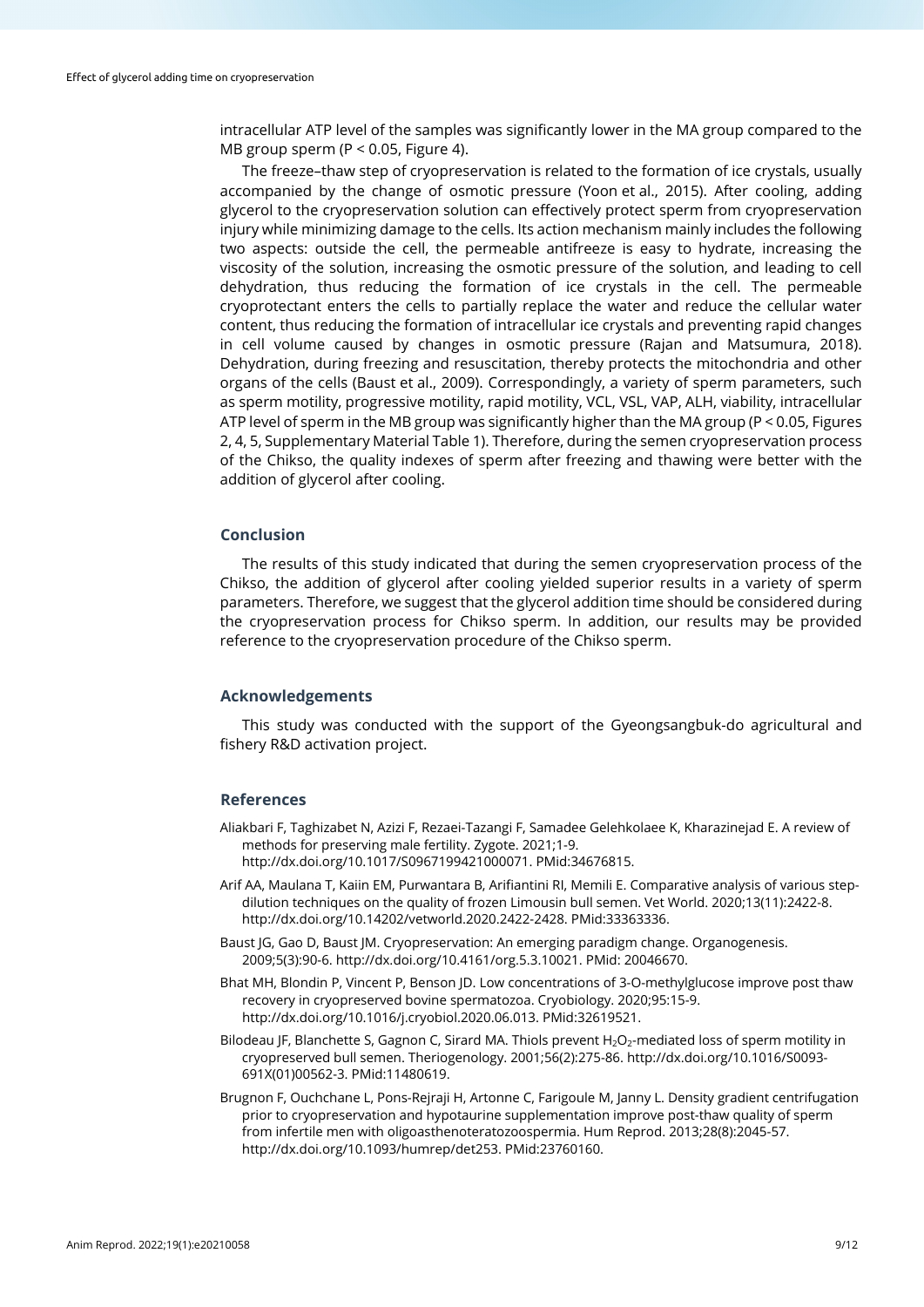- Chaudhari DV, Dhami AJ, Hadiya KK, Patel JA. Relative efficacy of egg yolk and soya milk-based extenders for cryopreservation (-196°C) of buffalo semen. Vet World. 2015;8(2):239-44. [http://dx.doi.org/10.14202/vetworld.2015.239-244.](https://doi.org/10.14202/vetworld.2015.239-244) [PMid:27047080.](https://www.ncbi.nlm.nih.gov/entrez/query.fcgi?cmd=Retrieve&db=PubMed&list_uids=27047080&dopt=Abstract)
- Fabbrocini A, Del Sorbo C, Fasano G, Sansone G. Effect of differential addition of glycerol and pyruvate to extender on cryopreservation of Mediterranean buffalo (B.bubalis) spermatozoa. Theriogenology. 2000;54(2):193-207. [http://dx.doi.org/10.1016/S0093-691X\(00\)00341-1.](https://doi.org/10.1016/S0093-691X(00)00341-1) [PMid:11003301.](https://www.ncbi.nlm.nih.gov/entrez/query.fcgi?cmd=Retrieve&db=PubMed&list_uids=11003301&dopt=Abstract)
- Gororo E, Makuza SM, Chidzwondo F, Chatiza FP. Variation in sperm cryosurvival is not modified by replacing the cryoprotectant glycerol with ethylene glycol in bulls. Reprod Domest Anim. 2020;55(9):1210-8. [http://dx.doi.org/10.1111/rda.13766.](https://doi.org/10.1111/rda.13766) [PMid:32628298.](https://www.ncbi.nlm.nih.gov/entrez/query.fcgi?cmd=Retrieve&db=PubMed&list_uids=32628298&dopt=Abstract)
- Holt WV. Basic aspects of frozen storage of semen. Anim Reprod Sci. 2000;62(1-3):3-22. [http://dx.doi.org/10.1016/S0378-4320\(00\)00152-4.](https://doi.org/10.1016/S0378-4320(00)00152-4) [PMid:10924818.](https://www.ncbi.nlm.nih.gov/entrez/query.fcgi?cmd=Retrieve&db=PubMed&list_uids=10924818&dopt=Abstract)
- Jang TH, Park SC, Yang JH, Kim JY, Seok JH, Park US, Choi CW, Lee SR, Han J. Cryopreservation and its clinical applications. Integr Med Res. 2017;6(1):12-8[. http://dx.doi.org/10.1016/j.imr.2016.12.001.](https://doi.org/10.1016/j.imr.2016.12.001) [PMid:28462139.](https://www.ncbi.nlm.nih.gov/entrez/query.fcgi?cmd=Retrieve&db=PubMed&list_uids=28462139&dopt=Abstract)
- Kastelic JP, Thundathil JC. Breeding soundness evaluation and semen analysis for predicting bull fertility. Reprod Domest Anim. 2008;43(Suppl 2):368-73[. http://dx.doi.org/10.1111/j.1439-0531.2008.01186.x](https://doi.org/10.1111/j.1439-0531.2008.01186.x)[.](https://www.ncbi.nlm.nih.gov/entrez/query.fcgi?cmd=Retrieve&db=PubMed&list_uids=18638148&dopt=Abstract) [PMid:18638148.](https://www.ncbi.nlm.nih.gov/entrez/query.fcgi?cmd=Retrieve&db=PubMed&list_uids=18638148&dopt=Abstract)
- Khan IM, Cao Z, Liu H, Khan A, Rahman SU, Khan MZ, Sathanawongs A, Zhang Y. Impact of cryopreservation on spermatozoa freeze-thawed traits and relevance OMICS to assess sperm cryotolerance in farm animals. Front Vet Sci. 2021;8:609180. [http://dx.doi.org/10.3389/fvets.2021.609180.](https://doi.org/10.3389/fvets.2021.609180) [PMid:33718466.](https://www.ncbi.nlm.nih.gov/entrez/query.fcgi?cmd=Retrieve&db=PubMed&list_uids=33718466&dopt=Abstract)
- Lee HL, Kim SH, Ji DB, Kim YJ. A comparative study of Sephadex, glass wool and Percoll separation techniques on sperm quality and IVF results for cryopreserved bovine semen. J Vet Sci. 2009;10(3):249-55[. http://dx.doi.org/10.4142/jvs.2009.10.3.249.](https://doi.org/10.4142/jvs.2009.10.3.249) [PMid:19687626.](https://www.ncbi.nlm.nih.gov/entrez/query.fcgi?cmd=Retrieve&db=PubMed&list_uids=19687626&dopt=Abstract)
- Liu Z, Foote RH. Osmotic effects on volume and motility of bull sperm exposed to membrane permeable and nonpermeable agents. Cryobiology. 1998;37(3):207-18. [http://dx.doi.org/10.1006/cryo.1998.2116.](https://doi.org/10.1006/cryo.1998.2116) [PMid:9787066.](https://www.ncbi.nlm.nih.gov/entrez/query.fcgi?cmd=Retrieve&db=PubMed&list_uids=9787066&dopt=Abstract)
- Ma L, Jung DJ, Jung EJ, Lee WJ, Hwang JM, Bae JW, Kim DH, Yi JK, Lee SM, Ha JJ, Kwon WS. Assessment of cryopreserved sperm functions of Korean native brindled cattle (Chikso) from different region research centers of Korea. J Anim Reprod Biotechnol. 2021;36(2):106-15. [http://dx.doi.org/10.12750/JARB.36.2.106.](https://doi.org/10.12750/JARB.36.2.106)
- Macías García B, Ortega Ferrusola C, Aparicio IM, Miró-Morán A, Morillo Rodriguez A, Gallardo Bolaños JM, González Fernández L, Balao da Silva CM, Rodríguez Martínez H, Tapia JA, Peña FJ. Toxicity of glycerol for the stallion spermatozoa: effects on membrane integrity and cytoskeleton, lipid peroxidation and mitochondrial membrane potential. Theriogenology. 2012;77(7):1280-9. [http://dx.doi.org/10.1016/j.theriogenology.2011.10.033.](https://doi.org/10.1016/j.theriogenology.2011.10.033) [PMid:22326587.](https://www.ncbi.nlm.nih.gov/entrez/query.fcgi?cmd=Retrieve&db=PubMed&list_uids=22326587&dopt=Abstract)
- Martins CF, Driessen K, Costa PM, Carvalho-Neto JO, de Sousa RV, Rumpf R, Dode MN. Recovery, cryopreservation and fertilization potential of bovine spermatozoa obtained from epididymides stored at 5 degrees C by different periods of time. Anim Reprod Sci. 2009;116(1-2):50-7. [http://dx.doi.org/10.1016/j.anireprosci.2008.12.018.](https://doi.org/10.1016/j.anireprosci.2008.12.018) [PMid:19181463.](https://www.ncbi.nlm.nih.gov/entrez/query.fcgi?cmd=Retrieve&db=PubMed&list_uids=19181463&dopt=Abstract)
- Melville DF, Johnston SD, Miller RR Jr. Flying-fox (Pteropus spp.) sperm membrane fatty acid composition, its relationship to cold shock injury and implications for cryopreservation success. Cryobiology. 2012;65(3):224-9[. http://dx.doi.org/10.1016/j.cryobiol.2012.06.007.](https://doi.org/10.1016/j.cryobiol.2012.06.007) [PMid:22771758.](https://www.ncbi.nlm.nih.gov/entrez/query.fcgi?cmd=Retrieve&db=PubMed&list_uids=22771758&dopt=Abstract)
- Miller RR Jr, Sheffer CJ, Cornett CL, McClean R, MacCallum C, Johnston SD. Sperm membrane fatty acid composition in the Eastern grey kangaroo (Macropus giganteus), koala (Phascolarctos cinereus), and common wombat (Vombatus ursinus) and its relationship to cold shock injury and cryopreservation success. Cryobiology. 2004;49(2):137-48[. http://dx.doi.org/10.1016/j.cryobiol.2004.06.002](https://doi.org/10.1016/j.cryobiol.2004.06.002)[.](https://www.ncbi.nlm.nih.gov/entrez/query.fcgi?cmd=Retrieve&db=PubMed&list_uids=15351685&dopt=Abstract) [PMid:15351685.](https://www.ncbi.nlm.nih.gov/entrez/query.fcgi?cmd=Retrieve&db=PubMed&list_uids=15351685&dopt=Abstract)
- Palmer CW, Amundson SD, Brito LF, Waldner CL, Barth AD. Use of oxytocin and cloprostenol to facilitate semen collection by electroejaculation or transrectal massage in bulls. Anim Reprod Sci. 2004;80(3- 4):213-23[. http://dx.doi.org/10.1016/j.anireprosci.2003.07.003.](https://doi.org/10.1016/j.anireprosci.2003.07.003) [PMid:15036498.](https://www.ncbi.nlm.nih.gov/entrez/query.fcgi?cmd=Retrieve&db=PubMed&list_uids=15036498&dopt=Abstract)
- Polge C, Smith AU, Parkes AS. Revival of spermatozoa after vitrification and dehydration at low temperatures. Nature. 1949;164(4172):666. [http://dx.doi.org/10.1038/164666a0.](https://doi.org/10.1038/164666a0) [PMid:18143360.](https://www.ncbi.nlm.nih.gov/entrez/query.fcgi?cmd=Retrieve&db=PubMed&list_uids=18143360&dopt=Abstract)
- Rajan R, Matsumura K. Development and application of cryoprotectants. Adv Exp Med Biol. 2018;1081:339-54. [http://dx.doi.org/10.1007/978-981-13-1244-1\\_18.](https://doi.org/10.1007/978-981-13-1244-1_18) [PMid:30288718.](https://www.ncbi.nlm.nih.gov/entrez/query.fcgi?cmd=Retrieve&db=PubMed&list_uids=30288718&dopt=Abstract)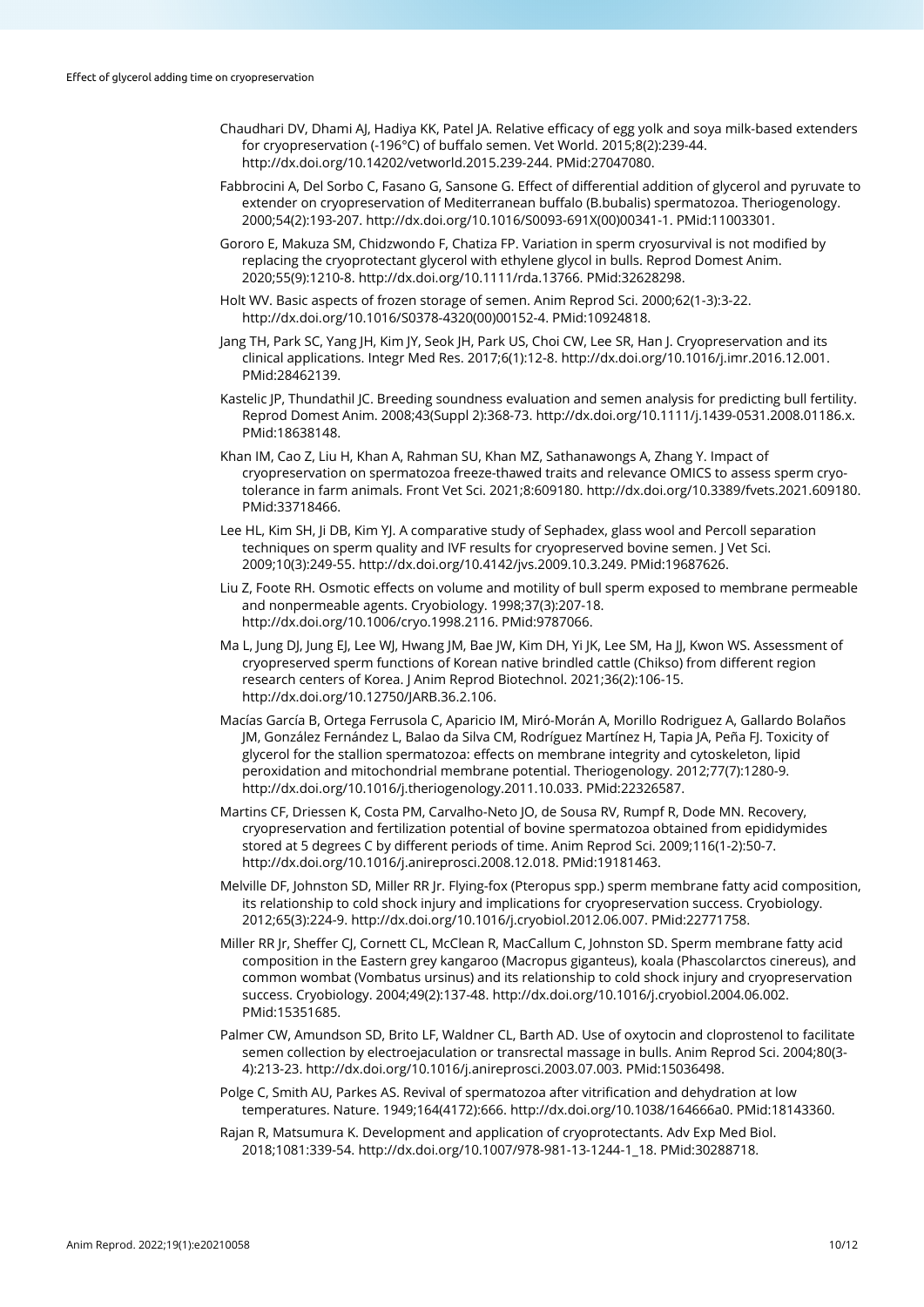- Rosato MP, Iaffaldano N. Cryopreservation of rabbit semen: comparing the effects of different cryoprotectants, cryoprotectant-free vitrification, and the use of albumin plus osmoprotectants on sperm survival and fertility after standard vapor freezing and vitrification. Theriogenology. 2013;79(3):508-16. [http://dx.doi.org/10.1016/j.theriogenology.2012.11.008.](https://doi.org/10.1016/j.theriogenology.2012.11.008) [PMid:23218394.](https://www.ncbi.nlm.nih.gov/entrez/query.fcgi?cmd=Retrieve&db=PubMed&list_uids=23218394&dopt=Abstract)
- Sorrenti G, Bagnoli A, Miraglia V, Crocetta F, Vitiello V, Ristoratore F, Cirino P, Sansone G, Sordino P. Investigating sperm cryopreservation in a model tunicate, Ciona intestinalis sp. A. Cryobiology. 2014;68(1):43-9[. http://dx.doi.org/10.1016/j.cryobiol.2013.11.005.](https://doi.org/10.1016/j.cryobiol.2013.11.005) [PMid:24269530.](https://www.ncbi.nlm.nih.gov/entrez/query.fcgi?cmd=Retrieve&db=PubMed&list_uids=24269530&dopt=Abstract)
- Storey BT, Noiles EE, Thompson KA. Comparison of glycerol, other polyols, trehalose, and raffinose to provide a defined cryoprotectant medium for mouse sperm cryopreservation. Cryobiology. 1998;37(1):46-58[. http://dx.doi.org/10.1006/cryo.1998.2097.](https://doi.org/10.1006/cryo.1998.2097) [PMid:9698429.](https://www.ncbi.nlm.nih.gov/entrez/query.fcgi?cmd=Retrieve&db=PubMed&list_uids=9698429&dopt=Abstract)
- Vilela CG, Marquez JM, Graham JK, Barfield JP. Cryopreservation of bison epididymal sperm: A strategy for improving post-thaw quality when collecting sperm in field conditions. Theriogenology. 2017;89:155-61[. http://dx.doi.org/10.1016/j.theriogenology.2016.09.044.](https://doi.org/10.1016/j.theriogenology.2016.09.044) [PMid:28043346.](https://www.ncbi.nlm.nih.gov/entrez/query.fcgi?cmd=Retrieve&db=PubMed&list_uids=28043346&dopt=Abstract)
- Watson PF. The causes of reduced fertility with cryopreserved semen. Anim Reprod Sci. 2000;60-61:481- 92[. http://dx.doi.org/10.1016/S0378-4320\(00\)00099-3.](https://doi.org/10.1016/S0378-4320(00)00099-3) [PMid:10844218.](https://www.ncbi.nlm.nih.gov/entrez/query.fcgi?cmd=Retrieve&db=PubMed&list_uids=10844218&dopt=Abstract)
- White IG. Lipids and calcium uptake of sperm in relation to cold shock and preservation: a review. Reprod Fertil Dev. 1993;5(6):639-58[. http://dx.doi.org/10.1071/RD9930639.](https://doi.org/10.1071/RD9930639) [PMid:9627725.](https://www.ncbi.nlm.nih.gov/entrez/query.fcgi?cmd=Retrieve&db=PubMed&list_uids=9627725&dopt=Abstract)
- Yánez-Ortiz I, Catalán J, Rodríguez-Gil JE, Miró J, Yeste M. Advances in sperm cryopreservation in farm animals: Cattle, horse, pig and sheep. Anim Reprod Sci. 2021;3:106904. [http://dx.doi.org/10.1016/j.anireprosci.2021.106904.](https://doi.org/10.1016/j.anireprosci.2021.106904) [PMid:34887155.](https://www.ncbi.nlm.nih.gov/entrez/query.fcgi?cmd=Retrieve&db=PubMed&list_uids=34887155&dopt=Abstract)
- Yoon SJ, Kwon WS, Rahman MS, Lee JS, Pang MG. A novel approach to identifying physical markers of cryo-damage in bull spermatozoa. PLoS One. 2015;10(5):e0126232. [http://dx.doi.org/10.1371/journal.pone.0126232.](https://doi.org/10.1371/journal.pone.0126232) [PMid:25938413.](https://www.ncbi.nlm.nih.gov/entrez/query.fcgi?cmd=Retrieve&db=PubMed&list_uids=25938413&dopt=Abstract)
- Yoon SJ, Rahman MS, Kwon WS, Park YJ, Pang MG. Addition of cryoprotectant significantly alters the epididymal sperm proteome. PLoS One. 2016;11(3):e0152690. [http://dx.doi.org/10.1371/journal.pone.0152690.](https://doi.org/10.1371/journal.pone.0152690) [PMid:27031703.](https://www.ncbi.nlm.nih.gov/entrez/query.fcgi?cmd=Retrieve&db=PubMed&list_uids=27031703&dopt=Abstract)

#### **Author contributions**

LM: Conceptualization, Formal analysis, Methodology, Investigation, Writing - original draft; DHK: Conceptualization, Formal analysis, Methodology, Investigation, Writing - original draft; EJJ: Formal analysis, Investigation; WJL: Formal analysis, Investigation; JMH: Formal analysis, Investigation, JWB: Formal analysis, Investigation, DJJ: Formal analysis, Investigation; JKY: Formal analysis, Investigation; SML: Formal analysis, Investigation; JJH: Conceptualization, Data curation, Formal analysis, Methodology, Software, Validation, Investigation, Writing - original draft, Writing - review & editing; WSK: Conceptualization, Data curation, Formal analysis, Methodology, Software, Validation, Investigation, Writing - original draft, Writing - review & editing